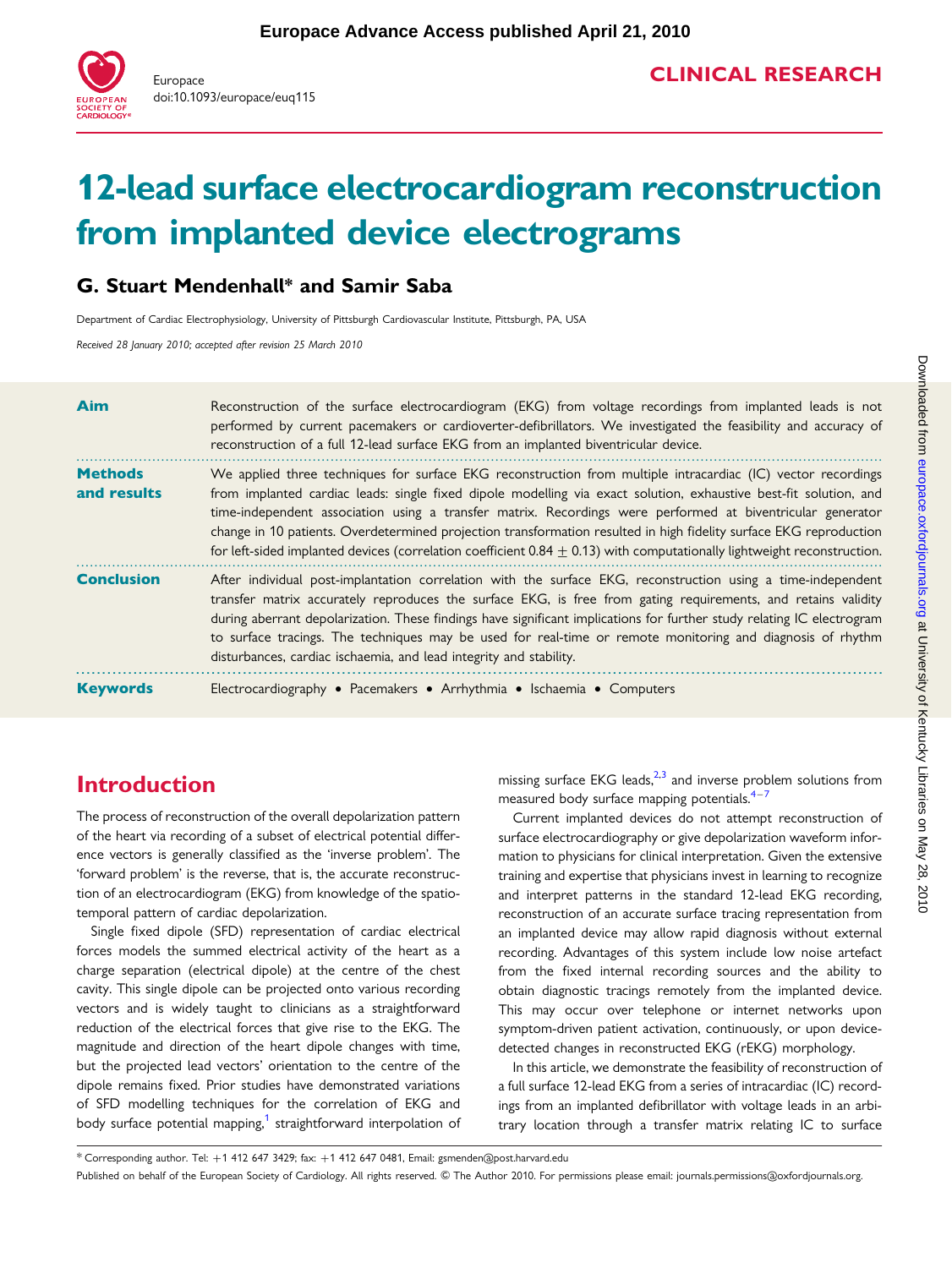potentials in a time-independent fashion. The resultant reconstruction is highly correlated with the directly recorded surface EKG at the time of device implantation and retains validity during baseline and aberrant or ectopic cardiac depolarization.

### **Methods**

All enrolled patients were undergoing generator change of an implanted biventricular cardioverter-defibrillator (ICD). Recordings were performed at the University of Pittsburgh Medical Center from June 2007 to June 2009. The UPMC institutional review board approved the study protocol and each patient gave written informed consent.

After detachment of the existing device generator, high impedance recording electrodes were connected directly to the four ventricular lead positions (proximal coil, distal coil, right ventricular electrode, left ventricular electrode) and the atrial lead. The recorded difference potentials include all or a subset of Can-RV, Can-RA, RA-RV, Can-Distal, Can-LV, Can-Prox, and RA-LV. An electrode connected to the tissue area at the site of the explanted device was used as a surrogate for the device 'can'.

All difference potentials were directly measured using the Prucka CardioLab EP system (GE Healthcare, Waukesha, WI, USA). Simultaneous measurement of all two-lead voltage tracings was obtained along with standard surface 12-lead EKG configuration (all algorithms) and modified-Frank vectorcardiogram  $(VCG)^8$  $(VCG)^8$  (Algorithms 1a and 1b). Intracardiac tracings had hardware high-pass and low-pass filters set at 0.5 and 500 Hz, respectively, and EKG and vectorcardiographic tracings had recorded filtration boundaries of 0.5 and 500 Hz with a 60 Hz notch filter. The frequency of all data digital sampling was 977 Hz and stored as floating point value with 12-bit resolution. Hardware analogue-to-digital converter gain was adjusted to maximize signal to reduce loss of resolution with discrete quantization. If any saturation or clipping of recorded signal was observed, gain was reduced. Maximum signal gain used in this study was 5000. Given the method of reconstruction, results should be largely independent of the scaling or gain of the recorded electrogram, which would only alter the value of a row of the transfer matrix.

No spatial localization of implanted lead vectors by radiography was attempted or required during this study. All analysis was performed with MATLAB (The Mathworks, Inc., Natick, MA, USA) and C routines using code written by the authors and processed on a Intel Xeon server (IBM Corporation, Armonk, NY, USA) running the open source GNU/Linux v2.6 operating system.

## Correlation methods

A general flowchart of both reconstruction algorithms is shown in Figure [1](#page-2-0).

Algorithm 1a. Single stationary dipole reconstruction (exact solution) Signal averaging was performed via a variant of moving window time-domain averaging. In this method of signal averaging, a manually selected reference QRST segment was obtained from a simultaneously recorded intracardiac set of difference potentials (IKG) and surface EKG during a period of baseline cardiac activity. Identification of subsequent cardiac cycles was made through comparison of the voltage tracing at every time point offset. For each point, the calculation of the  $R^2$  sum of squares deviation from the reference segment for all corresponding leads was obtained, and time offsets that gave local minima that also fell under a threshold of 0.05 mV  $R^2$  deviation were selected for signal averaging. This threshold was empirically determined and resulted in the inclusion of  $\sim$ 90% of measured QRS complexes while excluding any premature ventricular contractions, aberrantly conducted impulses, or beats with noise artefact. Post-recording filtration was performed using a finite impulse response (FIR) bandpass filter between 0.5 and 100 Hz.

Single dipole solutions were obtained by correlating three points of the corresponding signal-averaged IKG/EKG: maximal surface potential peak deflection in the VCG complex (maximum distance from isoelectric  $T - P$  origin), and two other points  $+30$  ms and  $-30$  ms before and after the maximum deflection. The resultant vector of each IC recording lead was noted and assumed to be fixed throughout the cardiac cycle and between recordings. The three recording points of the signal-averaged EKG, paired with the IC recordings, allow an exactly determined series of equations.

The relation at peak QRS deflection was established using matrix transformation  $\phi$ :

$$
E*\phi=S,
$$

where E is a directly recorded time series of n simultaneous IC vectors,  $\phi$  is an  $n \times n$  matrix, and S is a simultaneous series of n surface recordings, of which three are linearly independent. Taking n time points at peak deflections of recorded E,

$$
\phi = E^{-1} * S
$$

providing that E is invertible. Reconstruction then is performed at all points using  $\phi$ , which is held to be time-invariant.

Algorithm 1b. Empiric fit single stationary dipole (exhaustive best-fit solution)

Using simultaneous Frank VCG and IC recordings, signal averaging of the PQRST cardiac cycle was performed using the residual  $(R<sup>2</sup>)$  minimization technique described above, in a computational 'brute force' technique. The averaged VCG was reprojected onto all possible vectors in a spherical co-ordinate system with  $0.5^\circ$  resolution. After bounded scaling using residual error minimization, the best-fit projection vector was found for each IC lead in relation to the VCG, and again for each surface lead in the 12-lead EKG in relation to the VCG. The VCG was reconstructed from the IC leads and reprojected to form a 12-lead EKG in a time-invariant fashion. Overall correlation coefficients for each patient were recorded.

#### Algorithm 2. Correlation of overdetermined IC projections

Modelling each of n simultaneous IC recording difference potentials recorded  $(E_n)$  to the entire 12-lead recording (V), we obtain

$$
E*X=V.
$$

The ( $n \times 12$ ) transfer matrix X is used for subsequent reconstruction. X is obtained by minimization of the norm of the residual error z:

$$
|z| = |V - E * X|
$$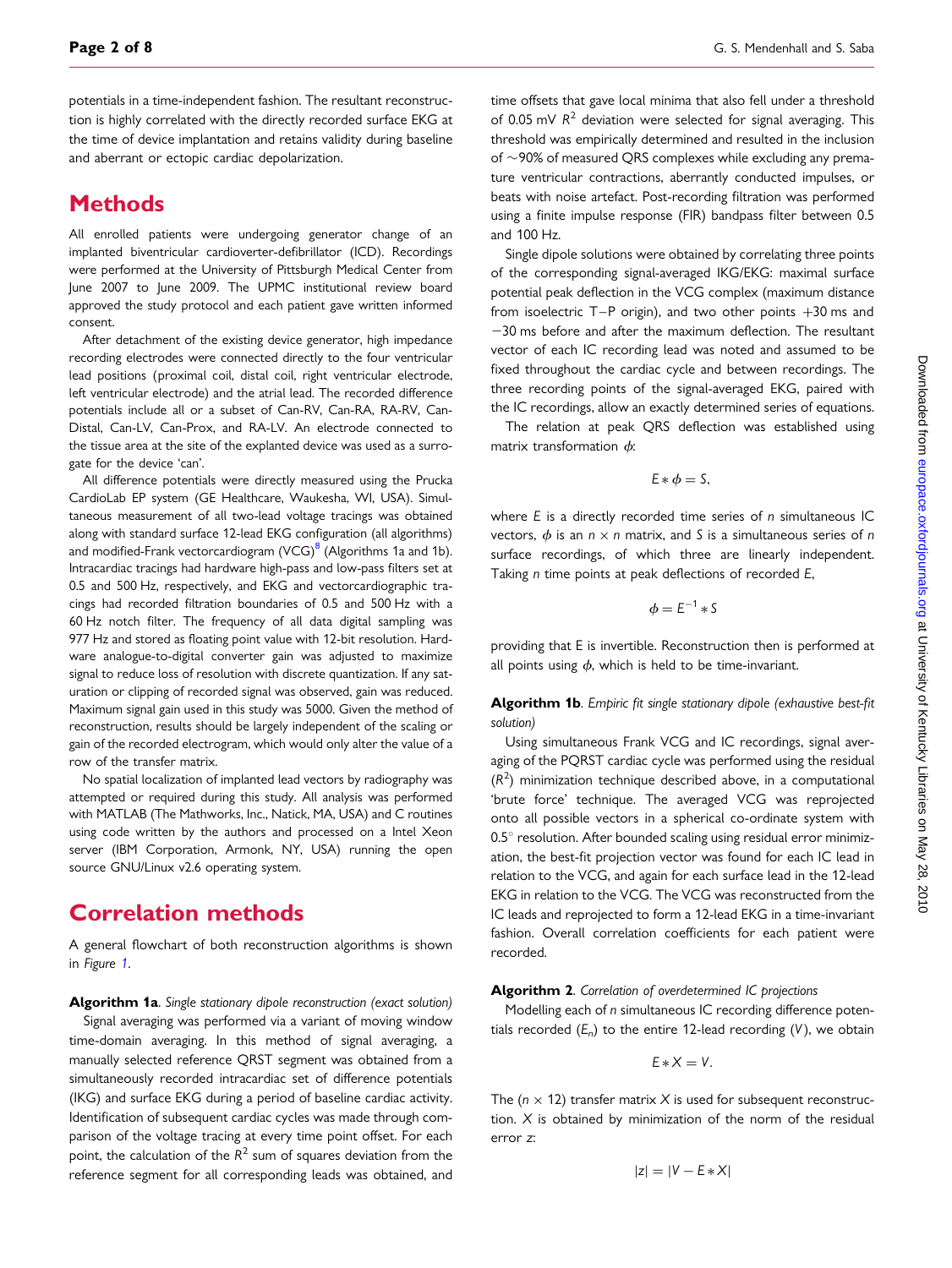<span id="page-2-0"></span>

for the correlation cycle. This solution was obtained via an algorithm adapted from Brannigan et al.,<sup>[9](#page-7-0)</sup> and direct computation via QR factorization. In all patients, these methods produced identical solutions, and in this report, QR factorization is used via Householder transformation, in an algorithm adapted from standard techniques. Any matrices approaching singularity or underdetermined sets were assigned the null matrix and aborted the algorithm.

In Algorithm 2, correlation was performed over a 10 s simultaneous IKG-EKG recording period. Both EKG and IKG were filtered at 0.5 Hz high-pass filtration (HPF) and 100 Hz low-pass filtration (LPF) unless otherwise noted. The resulting transfer matrix  $X$  is time-independent and the 10 s recording period is arbitrary, as this algorithm does not require gating of QRS deflections nor any signal averaging. Reconstruction was then performed over a 4 s period, which was a minimum of 30 seconds after the correlation. Reconstruction used only IKG recordings and the transfer

matrix and was compared with the simultaneous directly recorded surface EKG.

### Statistical analysis

Accuracy of reconstruction was quantified by the calculation of Pearson's correlation coefficient between corresponding directly recorded EKG leads and rEKG leads at simultaneous data points. This was done for all correlated time points.

# **Results**

Patient characteristics and recorded leads obtained are shown in Table [1](#page-3-0). The mean age of patients was  $69.5 \pm 12.6$  years. Nine of 10 patients had cardiomyopathy with reduced cardiac ejection fraction. One patient had a previously placed right-sided device due to occlusion in the left subclavian vein. All three methods of correlation and reconstruction were applied to all patients.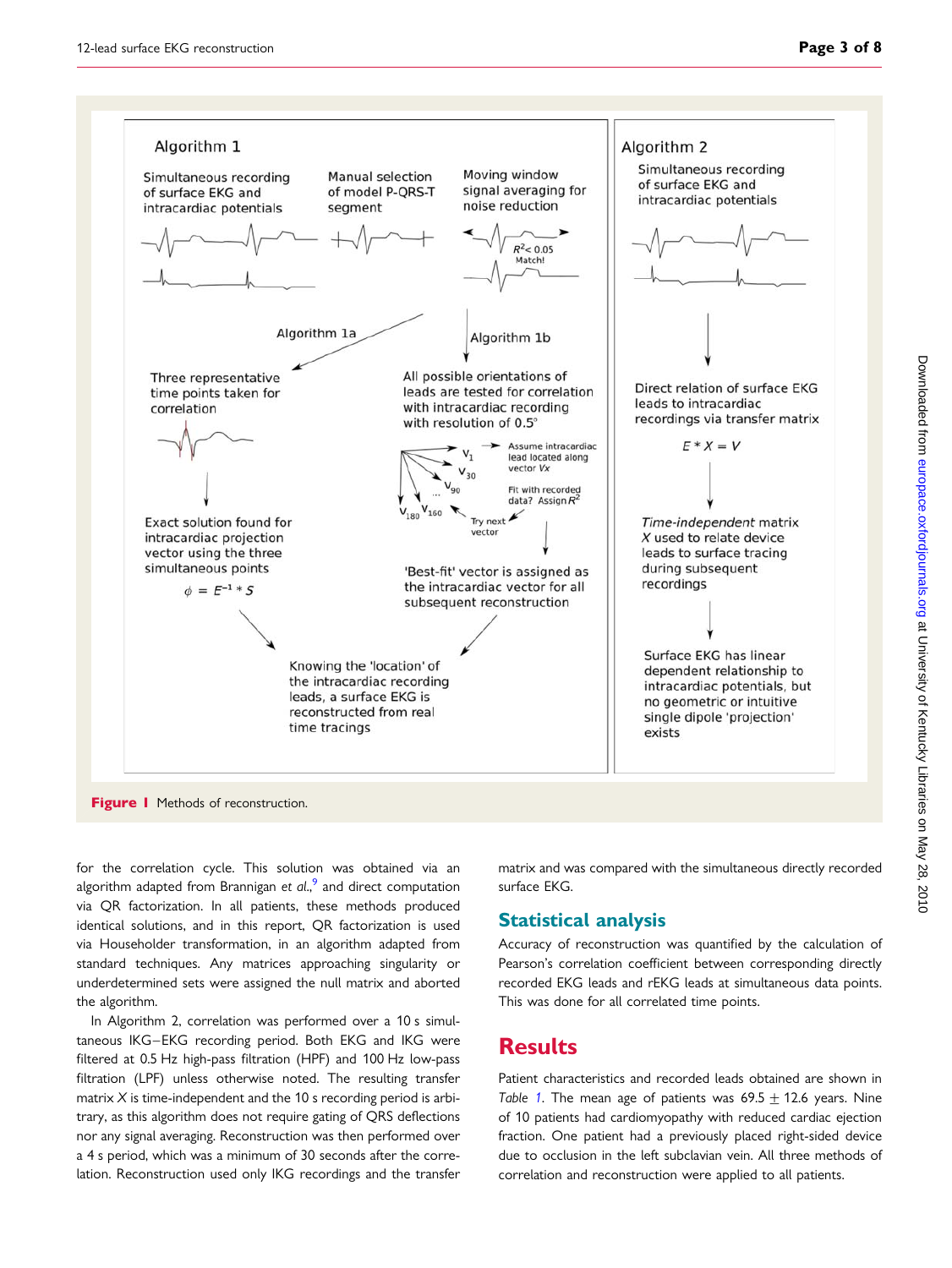<span id="page-3-0"></span>

| Pt no. | Age | Sex | Rhythm         | QRS morphology               | EF (%)    | Pocket location | No. of IC leads | Leads         | <b>Notes</b>                                       |
|--------|-----|-----|----------------|------------------------------|-----------|-----------------|-----------------|---------------|----------------------------------------------------|
|        | 84  | Σ   | NSR (PVCs)     | <b>RBBB</b>                  | $20 - 25$ |                 |                 | $\frac{8}{1}$ | <b>MON</b>                                         |
|        | 58  |     | ₹              | BiV paced                    | $15 - 20$ |                 |                 | $\frac{1}{2}$ | CM <sub>s/p</sub> CABG                             |
|        | ю   |     | NSR            | LBBB                         | $35 - 40$ |                 |                 | $\frac{1}{2}$ | ICM, severe PVD                                    |
|        |     |     | NSR (PVCs)     | LBBB                         | $25 - 30$ |                 |                 | $1 - 5$       | ICM, PAF                                           |
|        |     |     | $\overline{4}$ | Incomplete RBBE              | 25        |                 |                 | $\frac{9}{1}$ | ICM, Chronic AF                                    |
|        | ଌ   | Σ   | SR<br>Z        | Narrow QRS<br>Septal infarct | $20 - 25$ |                 |                 | $1 - 7$       | ICM, PAF                                           |
|        | 5   | Σ   | NSR            | Narrow QRS<br>Septal infarct | 20        |                 |                 | $\frac{4}{1}$ | ICM, bioprosthetic MV                              |
|        | ౚ   |     | NSR            | RV paced                     | $50 - 55$ |                 |                 | $2 - 6$       | NICM, hx VT (secondary prevention)                 |
| ᡡ      |     |     | NSR (PVCs)     | LBBB                         | $20 - 25$ | ๔               | ∞               | $1 - 8$       | NICM, infected system, recordings prior to removal |
|        | အ   | Σ   | $\overline{4}$ | LBBB                         | 35        |                 |                 | $1 - 7$       | $\overline{\text{S}}$                              |

# Algorithm performance

digital recording.

No sets of equations were underdetermined, and there were no singular or non-invertible solutions with correlation in all patients.

### Single dipole modelling (Algorithms 1a and 1b)

Algorithms 1a and 1b gave similar results for correlation, with average Pearson correlation coefficients of 0.3-0.5 for lead reconstruction using single dipole reprojection. Average correlation (r) for Algorithm 1a in Patients 1–10 (all leads) was 0.49  $\pm$  .32 and for Algorithm 1b was  $0.46 \pm .24$ .

### Overdetermined solution sets (Algorithm 2)

Reconstruction of surface EKG using overdetermined projection and transfer matrices (Algorithm 2) gives highly correlated tracing using implanted lead potentials, generally with overall correlation values of 0.9 or greater (Table [2](#page-4-0)).

Individual correlation coefficients for overdetermined projection transfer matrix for all patients are shown in Table [2](#page-4-0), subdivided by EKG lead. A typical rEKG from an IC recording set is shown in Figure [3](#page-5-0) for Patients 1 (right bundle branch block) and 6 (normal QRS depolarization.).

## Power and filtration

Intracardiac signals contained significant low-frequency component in the range of DC—20 Hz, dropping significantly and merging with the noise spectrum at higher frequencies greater than 50 Hz. Changes in morphology of the IKG filtered signal at various highpass cut-off settings are shown in Figure [2](#page-4-0)B–D.

Limitation of high-frequency component with decreased LPF cut-offs (limitation of sharp deflections) could lead to a 'smoothing effect' and improved correlation. To investigate the effects of varying filter cut-offs, correlation at baseline was performed at various HPF and LPF settings. Limitation of high-frequency components (decreasing LPF) from 100 to 50 Hz improved overall correlation, but further reduction had minimal benefits. Correlation decreased sharply with increase in HPF past 3 Hz at baseline but did not drop with reduction to 0.5 Hz, also evident in the high-quality reconstructions in Figure [3](#page-5-0). This suggests that the optimal filtration for reconstruction is similar to that of surface EKG recording, namely 0.5 –50 Hz bandpass. Slight limitation of highfrequency component on the IKG may blunt near-field effects and improve reconstruction.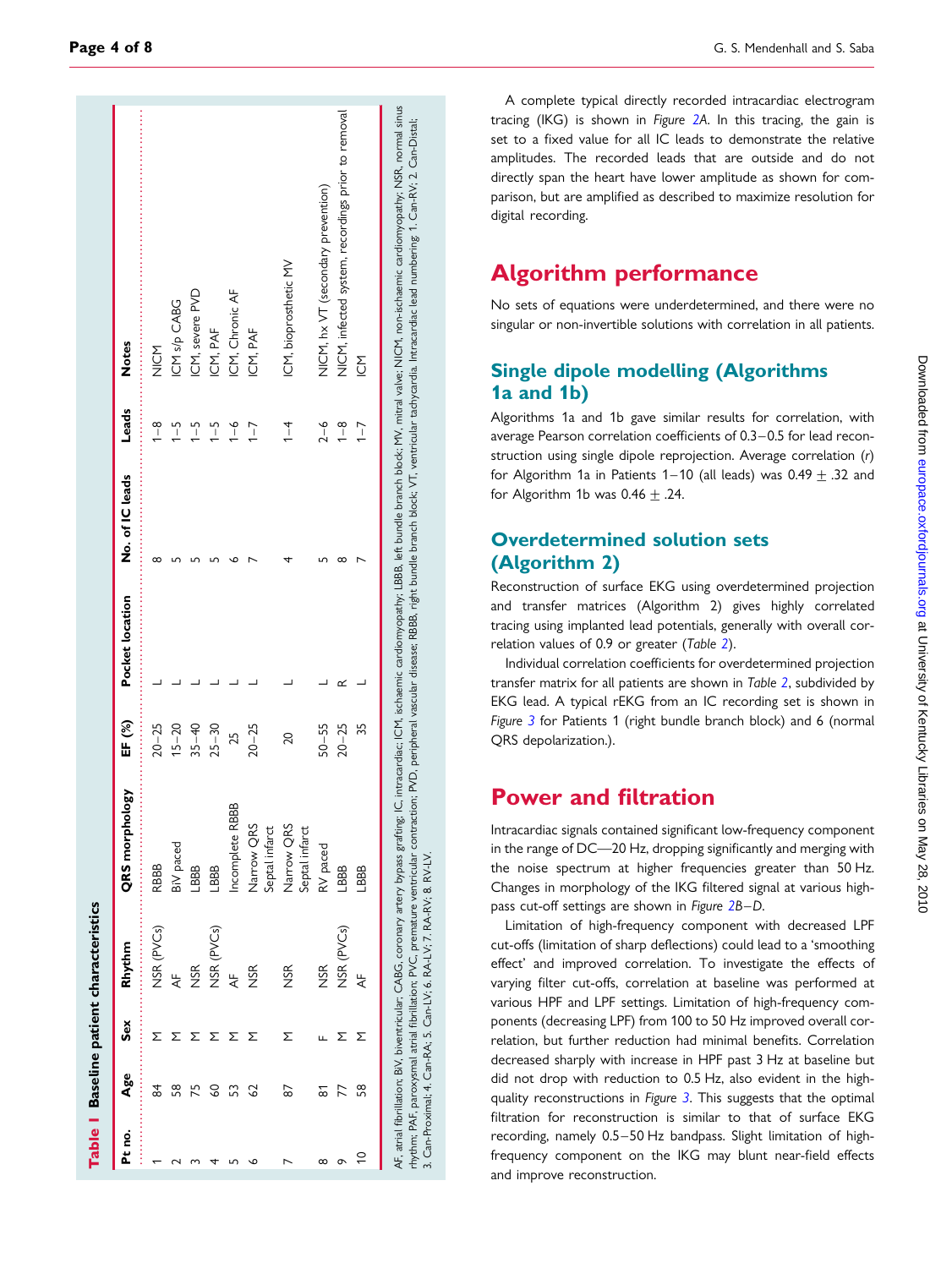<span id="page-4-0"></span>

Figure 2 Intracardiac recordings and filtration effects. (A) Sample intracardiac recording set (IKG) from Patient 6. For all tracings, markers on the x-axis are every 2000 samples ( $\sim$ 2 s.) The can-proximal coil recording has significantly lower amplitude than other IC tracings due to the distance of this recording vector from the heart. Tracing A has no digital filtration (hardware HPF = 0.5 Hz, LPF = 500 Hz). All leads are simultaneously recorded. Of note, figure A has vertical (amplitude)  $\frac{1}{2}$  scale compared with tracings B–D. (B–D) Effect of electrogram filtration. Recording set with HPF set at 1 Hz (B), 2.5 Hz (C), and 5 Hz (D). Low-frequency components are progressively lost with alteration of the T-wave (small arrowheads) and loss of ST segment offset (large arrowheads) as the HPF cut-off is raised.

| <b>Patient</b> |      | $\mathbf{2}$ |      | 4    | 5    | 6    |      | 8    | 9    | 10   |
|----------------|------|--------------|------|------|------|------|------|------|------|------|
|                | 0.94 | 0.67         | 0.94 | 0.82 | 0.73 | 0.86 | 0.69 | 0.97 | 0.44 | 0.85 |
| $\mathbf{H}$   | 0.98 | 0.77         | 0.61 | 0.79 | 0.78 | 0.97 | 0.87 | 0.93 | 0.11 | 0.9  |
| Ш              | 0.94 | 0.8          | 0.94 | 0.8  | 0.64 | 0.91 | 0.91 | 0.95 | 0.1  | 0.88 |
| AvR            | 0.99 | 0.72         | 0.88 | 0.82 | 0.76 | 0.94 | 0.83 | 0.88 | 0.14 | 0.91 |
| AvL            | 0.82 | 0.8          | 0.96 | 0.81 | 0.58 | 0.85 | 0.92 | 0.96 | 0.11 | 0.88 |
| AvF            | 0.97 | 0.79         | 0.82 | 0.8  | 0.6  | 0.95 | 0.89 | 0.95 | 0.11 | 0.89 |
| V <sub>1</sub> | 0.66 | 0.82         | 0.89 | 0.95 | 0.56 | 0.91 | 0.77 | 0.96 | 0.21 | 0.97 |
| V <sub>2</sub> | 0.9  | 0.84         | 0.46 | 0.98 | 0.8  | 0.9  | 0.91 | 0.97 | 0.14 | 0.98 |
| V <sub>3</sub> | 0.98 | 0.63         | 0.79 | 0.96 | 0.86 | 0.89 | 0.92 | 0.98 | 0.15 | 0.97 |
| V <sub>4</sub> | 0.99 | 0.57         | 0.78 | 0.91 | 0.85 | 0.87 | 0.96 | 0.98 | 0.14 | 0.94 |
| V <sub>5</sub> | 0.99 | 0.62         | 0.62 | 0.76 | 0.75 | 0.88 | 0.86 | 0.91 | 0.15 | 0.22 |
| V <sub>6</sub> | 0.99 | 0.63         | 0.8  | 0.74 | 0.7  | 0.9  | 0.81 | 0.72 | 0.28 | 0.9  |

Table 2 Correlation coefficients for overdetermined projection (Algorithm 2)

### Pacing artefact

Large amplitude pacing depolarization interfered with correlation independent of signal saturation of analogue-to-digital conversion (Patient 2 in Table 2), possibly due to further deviance from ideal single dipole and effects of differential capacitance. Manual removal of pacing artefact did not significantly change correlation values (not shown).

#### Lead subsets

Average correlation coefficients with Algorithm 2 using reduced lead subsets are shown in Table [3](#page-5-0). In this table, reconstruction is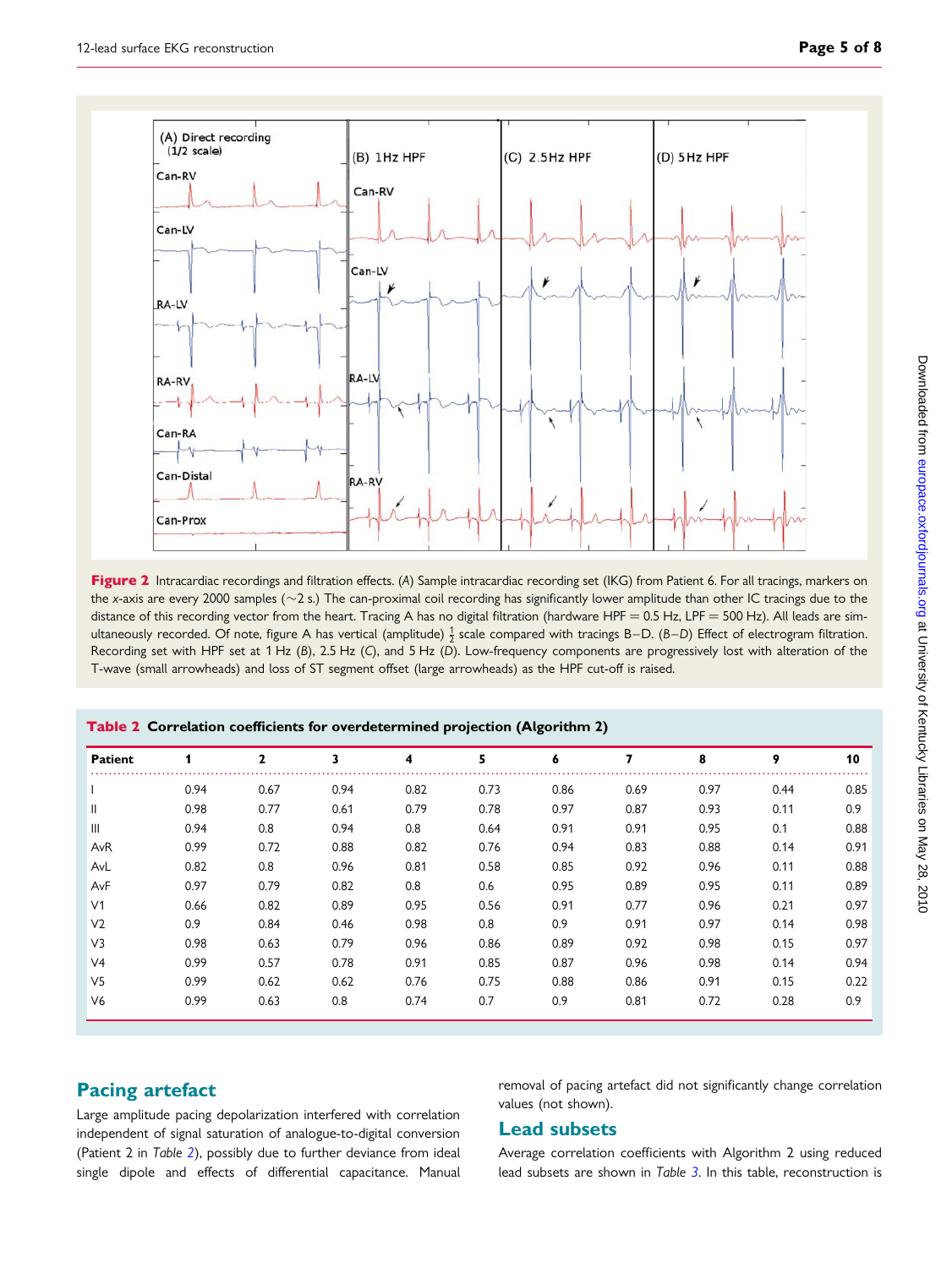<span id="page-5-0"></span>

Figure 3 Directly recorded EKG and rEKGs. (A) Directly recorded EKG tracing of Patient 1. All leads are simultaneously recorded but displayed in standard sequential format. (B) rEKG from IC recording set of Patient 1. (C) Directly recorded EKG tracing of Patient 6. (D) Reconstructed (rEKG) of Patient 6.

| <b>Table 3</b> Reduced lead set correlation results |    |      |      |  |  |  |  |
|-----------------------------------------------------|----|------|------|--|--|--|--|
| <b>Number of leads</b>                              | n  | R    | SD   |  |  |  |  |
| 8                                                   | 1  | 0.92 |      |  |  |  |  |
| 7                                                   | 3  | 0.90 | 0.03 |  |  |  |  |
| 6                                                   | 4  | 0.85 | 0.14 |  |  |  |  |
| 5                                                   | 8  | 0.78 | 0.19 |  |  |  |  |
|                                                     | 10 | 0.75 | 0.18 |  |  |  |  |
| 3                                                   | 10 | 0.72 | 0.17 |  |  |  |  |
| 2                                                   | 10 | 0.62 | 0.18 |  |  |  |  |

Correlation coefficients resulting from Algorithm 2 using reduced number of IC leads. Reconstruction was performed using two-lead subset (Can-Distal and Can-Prox electrograms) on all patients. Additional leads were added to the algorithm and correlation was reassessed. Leads were added in order: Can-RA, Can-LV, RA-LV, and RA-RV. Any patient without sufficient directly recorded electrograms was used in the total. Patient 9 was not included in  $>$ 4 lead reconstruction due to the right-sided device placement and co-linearity of IC vectors.

solely provided from a subset of the IKG leads, and the average correlation value for all 12-surface leads is shown. Increased numbers of leads improved correlation, with optimal reconstruction with 7+ leads. Under no observed cases did addition of recording leads reduce correlation.

# Computational efficiency

Correlation took from 10 to 30 s on this server for each algorithm, although the interpreted language and software FIR filtration routines leave significant areas for optimization. Reconstruction of the surface EKG from IC recording vectors required only matrix multiplication operations that remain a lightweight calculation. Reconstruction may be performed using current implanted device CPU systems in real time (millisecond delay) once correlation has been established.

# **Discussion**

Using implanted device data, simple single dipole reprojection (Algorithms 1a and 1b) does not give satisfactory results, with high  $R^2$  value, low correlation value, and poor major deflection of QRS concordance between directly recorded and rEKG tracings. While conceptually attractive, SFD reconstruction is limited by the presence of heterogeneity in torso conduction properties and translation of the depolarization wavefront as it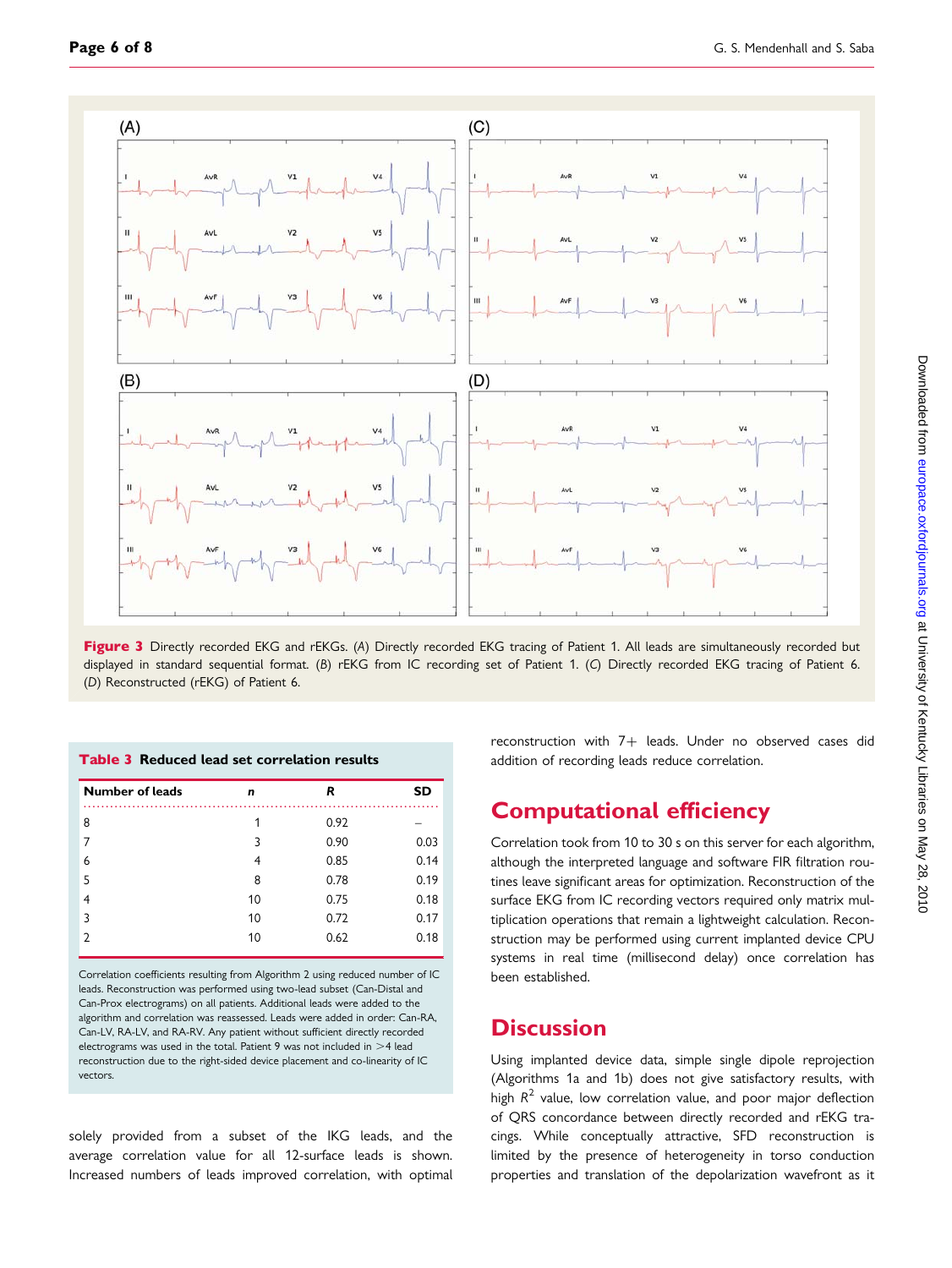traverses across the heart. The success of Algorithm 2 is accounted by lead theory, which models current flow instead of single projection of a static field along a line vector. Each recording vector is assigned a weight in the transfer matrix that represents its component of the resultant summation EKG.

#### Number of leads

Using overdetermined projection, obtaining IKG leads that span greater distances of cardiac depolarization or are highly concordant with the measured EKG vector are essential for accurate reconstruction. Placement of a right-sided device and concurrent loss of lead recordings representative of large areas of solid angle around the electrical generator source is associated with poor correlation, as evidenced by Patient 9 ([Tables 1](#page-3-0) and [2](#page-4-0)). Similar to right-sided device placement, limitation of the number and location of recording vectors reduces the fidelity of reconstruction.

Given the properties of Algorithm 2, additional redundancy of recording vectors should not reduce correlation due to the optimization of the transfer matrix. Any leads that are poorly correlated, noisy, or otherwise undesirable for reconstruction of a given lead would be proportionally devalued. An uncorrelated IC lead would result in a row of low values or zeros in matrix X, but should not significantly reduce overall correlation. To maximize reconstruction fidelity, future devices or lead systems may be designed to encompass as much solid angle around the heart as possible, yielding an extensive IKG for subsequent correlation.

Lower values of correlation were often associated with lowamplitude signals, particularly during low-amplitude recording across the precordium near R-wave transition points. Small deviations in major deflection (primarily R-wave vs. primarily S-wave) exhibit poor correlation, but may be visually accurate and have no effect on tracing interpretation.

#### Near-field effects

All IC reconstruction techniques are also complicated by near-field potential artefact and the discontinuities that develop from them. In SFD modelling, projection along an axis is not dependent on the distance from the recording sites to the source of depolarization. However, as the wavefront approaches the recording lead, high electrical potential is recorded largely independently of the wavefront propagation direction and assumptions in SFD modelling break down.

P-waves are often accentuated on rEKGs with an increased rapid deflection. This artefact is due to near-field prominence in the EKG (Figure [2](#page-4-0)A, Can-RA, RA-RV, RA-LV tracings), coupled with relative low amplitude of the far-field P-wave on direct measurement. This may be removed by gating of tracing and using separate correlation during segments of the PQRS cycle. However, any requirements for gating during reconstruction (time-/phase-dependent reconstruction) reduce the generalizability in various rhythms (SVT/ VT), add complexity, and increase the need for extensive validation. In the current forum, Algorithm 2 does not have timevarying reconstruction requirements. Visualization of a reconstructed P-wave, regardless of where it falls in the PQRST cycle, may assist in the clinical interpretation of various rhythms such as SVT and VT discrimination. In this study, the three patients in

atrial fibrillation had rEKGs with a baseline that appeared similar to surface recording of AF.

#### Cardiac motion

In the standard EKG, the leads are fixed to the body surface, while implanted cardiac leads that are fixed to the heart move in tandem with portions of the myocardium. Moreover, these may move in a different motion during aberrant conduction or ectopic beats, a motion that depends on electromechanical coupling and is unpredictable until direct measurement. In the absence of respiratory gating and time-dependent reconstruction, this artefact is unavoidable and inherent to the recorded lead locations. However, during baseline correlation, the excellent results obtained using Algorithm 2 indicate that this is not a limiting factor in achieving high-quality reconstruction.

### Signal averaging and gating

If needed, minimization of residual from moving time-window techniques for identification of both gating and signal averaging allows both quantification of the QRS concordance to baseline recording in addition to cardiac phase detection. Of note, gating must be done after a full cardiac cycle is recorded, giving a slight delay in the reconstruction of approximately one cycle length.

Implementation of QRS gating during aberrant conduction or ectopic beats has clear benefits; a ventricular complex with morphology similar to the native QRS will be detected and aligned as best fit. For gating-dependent algorithms, numerous PVCs at the time of implantation could be simultaneously recorded and form a 'library' of aberrancy or ectopy that could be interpolated for accurate reconstruction.

#### SVT/VT discrimination

An immediate and direct application of these techniques is the use for rapid quantitative assessment of depolarization matches for tachycardia discrimination. The derived EKG match takes into account timing and morphology from all implanted leads, and a quantitative index of  $R^2$  deviation at maximum coherence is readily available using moving window signal averaging.

This technique has particular advantages over current systems in implanted devices that use template matching from single ventricular electrograms, where an abnormal ventricular conduction pattern could project to a similar single electrogram pattern. With IC-derived rEKG, while a single IC lead may be similar during a different cardiac rhythm, the rEKG will be scored as a higher degree mismatch due to the incorporation of data from all electrodes. Secondly, the nature of the moving window temporal alignment algorithm ensures accurate gating if there is a morphology match anywhere in the cardiac cycle. There are no problems with gating off T-waves as with simple peak detection given multiple lead configuration and the possibility of searching all time points.

#### Ischaemia

The linear transformation used in overdetermined projection reconstruction methods keeps a fixed origin. Thus, the period of electrical neutrality, corresponding to the TP segment, will be well correlated due to the relative length of this period in relation